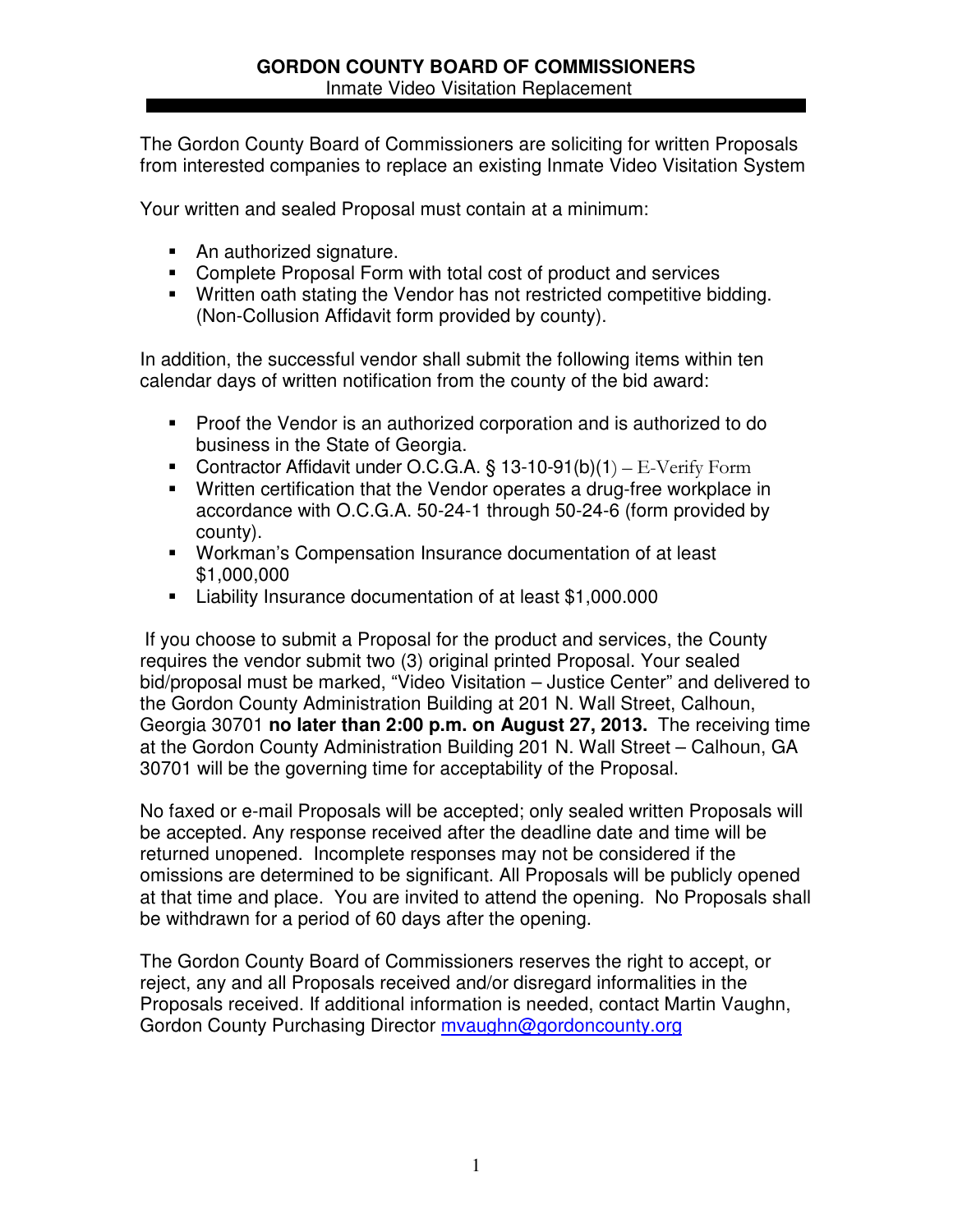## **Communications:**

All Communications regarding this Proposal should be communicated through Gordon County Purchasing. Telephone inquiries will not be accepted. Any questions regarding this Proposal should be submitted to Martin Vaughn via email – mvaughn@gordoncounty.org. Your question must contain company name, address, telephone number and Proposal name.

**No Electronic Transmissions of Proposals**: The County will not accept or consider oral, telegraphic, electronic, and facsimile or telephone Proposals or modifications.

# **THE RESPONDERS SHALL:**

Review and be familiar with the enclosed proposal specifications. Failure to review the specifications will not relieve the successful vendor of an obligation to furnish all products, services and labor necessary to carry out the provisions of the contract.

The County shall not be liable for any costs incurred by a respondent prior to entering into contract. Therefore, all respondents are encouraged to provide a simple, straightforward, and concise description of their ability to meet the project requirements. The County may solicit information from any available source concerning any aspect of this Proposal and seek and review any other information deemed pertinent to the evaluation process,

## **Award:**

While the County is entertaining a Proposal, it will not be bound to award the Proposal.

The County may contact and evaluate the vendor's and any subcontractor's references; contact any vendor to clarify response; contact any current or past users of a vendors or subcontractors services.

The County will not be obligated to accept the lowest offer but will make an award in the best interest of the County after all factors have been evaluated.

The County will be the sole judge of the successful offer. The County reserves the right to award a contract to other than the vendor submitting the lowest total price and to negotiate with any and all vendors. Vendors are advised that it is possible that an award may be made without discussion or any contact concerning the Proposal received. Accordingly, Proposals should contain the most favorable terms from a price and technical standpoint, which the vendor can submit to the County. **DO NOT ASSUME** that you will be contacted or afforded an opportunity to clarify, discuss or revise your proposal.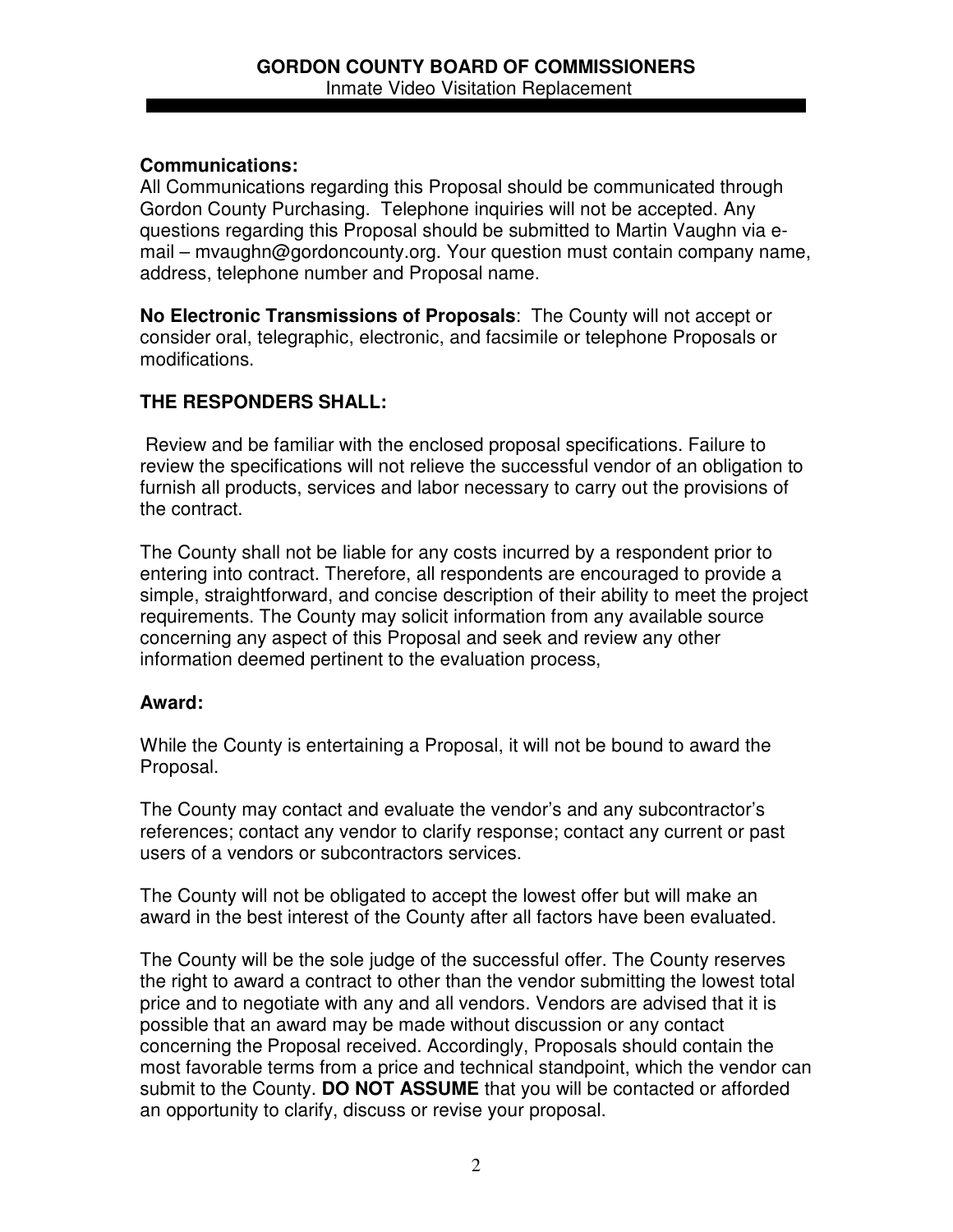#### **GORDON COUNTY BOARD OF COMMISSIONERS** Inmate Video Visitation Replacement

#### **Tentative Calendar of Events:**

Proposal Posted: July 26, 2013

**Mandatory Pre Proposal Meeting <b>August 20, 2013 at 10AM Gordon County Justice Complex 2700 US 41 North – Calhoun, GA 30701**

Proposal Opening: The Contract of the August 27, 2013 at 2PM

Evaluation **Example 27** thru Sept. 16, 2013

Award Date **September 17, 2013** 

#### **Other:**

The successful proposing Vendor shall not assign or transfer any interest in the contract or subcontract any part of the contract without prior written approval from the County.

**THE COUNTY SHALL:** Pay the contractor in payments with terms of NET 45 unless cash discounts are offered for early payment. The county will pay contractor within 15 days if contractor accepts American Express as payment and does not impose fees or misc. charges for accepting American Express.

To bid on this contract a vendor must have three (3) or more years experience in similar circumstances as outlined in this Proposal. Interested contractors must be able to provide equipment, staff and resources needed to effectively perform the service**.**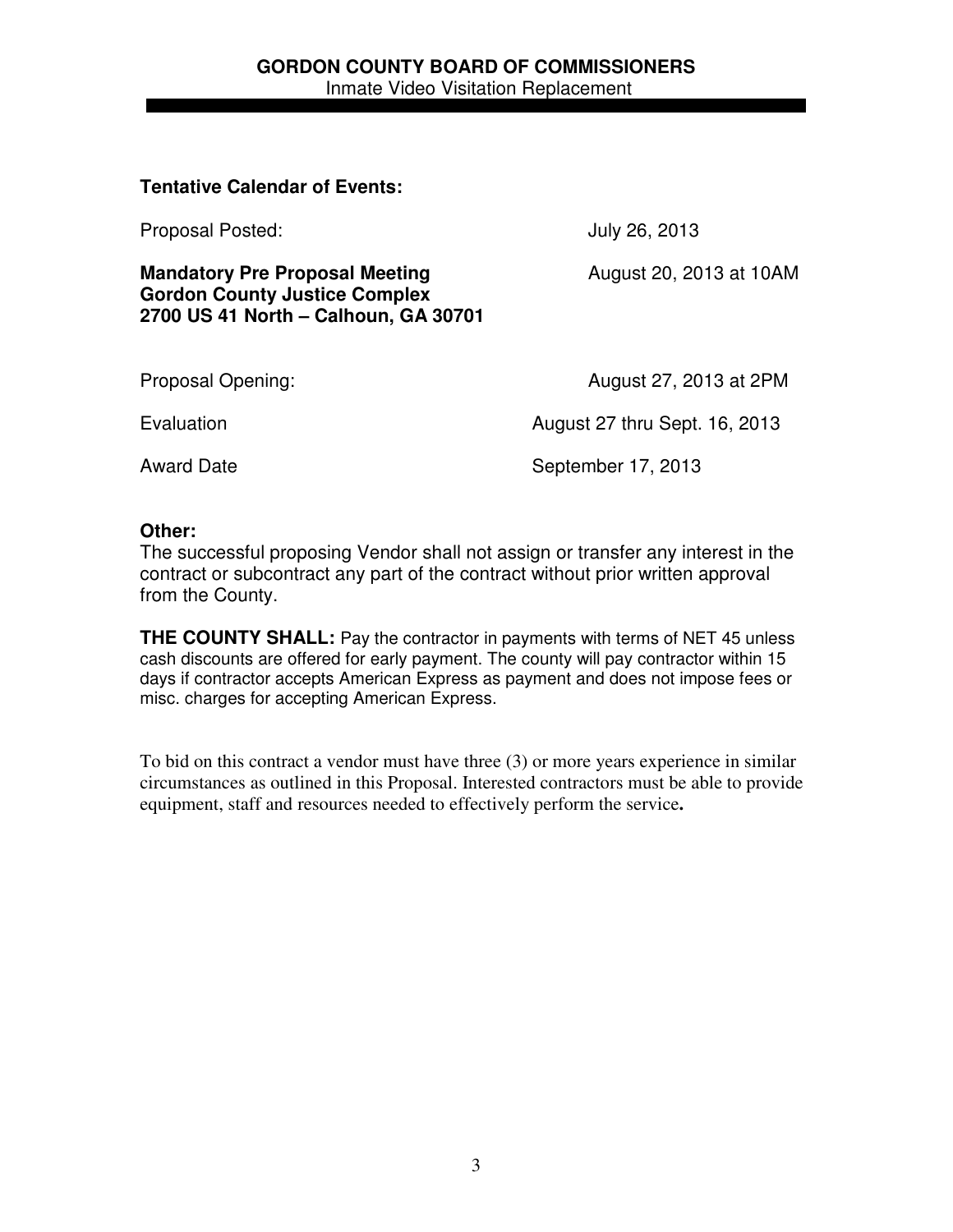#### **Equipment**

The contractor shall be responsible for providing any and all equipment needed to satisfactorily provide the services listed in this Proposal. No County equipment will be loaned or otherwise leased or rented to the contractor.

#### **Employment**

The contractor shall hire, employ, supervise and pay the full compensation of all employees needed to adequately provide services. The contractor shall ensure that all employees maintain appropriate attire identifying each worker as an employee of the contracted company. The contractor shall also be responsible for paying all appropriate income taxes, social security, insurance, workers' compensation, etc. on all individuals employed by the contractor.

# **See specifications in separate document**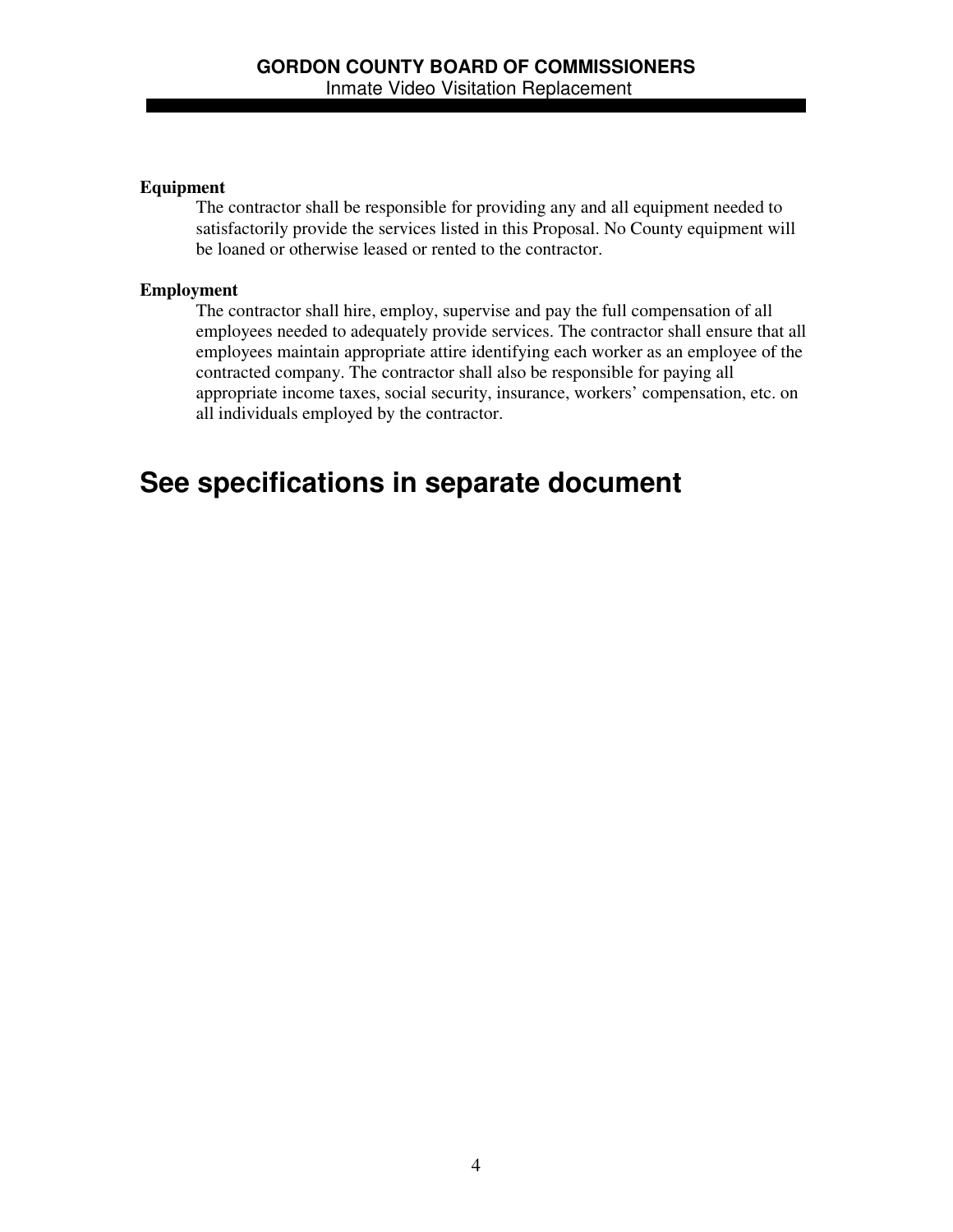## **PROPOSAL RESPONSE REQUIREMENTS**

Give the names of the person(s) who will be authorized to make representations for the proposer, their title(s), address(es), and telephone, e-mail and fax number(s).

The signer of the Proposal must declare that the Proposal is in all respects fair and in good faith without collusion or fraud and that the signer of the Proposal has the authority to bind the principal proponent.

Include all documents required by Gordon County.

Price **Example 20** no fuel surcharge or others charges shall be paid in addition to this price Proposal.

Please provide (on a separate sheet) software and licensing prices on a tier by tier basis to expand the system beyond the parameters set in this proposal (up to 100 total stations)

Please provide service maintenance contract prices on separate sheet and delineate the service prices by tiers of station if applicable.

List on separate page - 3 references of similar projects – include full contact information – Company, Name, Address, Phone Number

Company Name: \_\_\_\_\_\_\_\_\_\_\_\_\_\_\_\_\_\_\_\_\_\_\_\_\_\_\_\_\_\_\_\_\_\_\_\_\_\_\_\_\_\_\_

Authorized Proposer: <br>
and the contract of the Date Date Date Date Date and the Contract of the Contract of the Contract of the Contract of the Contract of the Contract of the Contract of the Contract of the Contract of th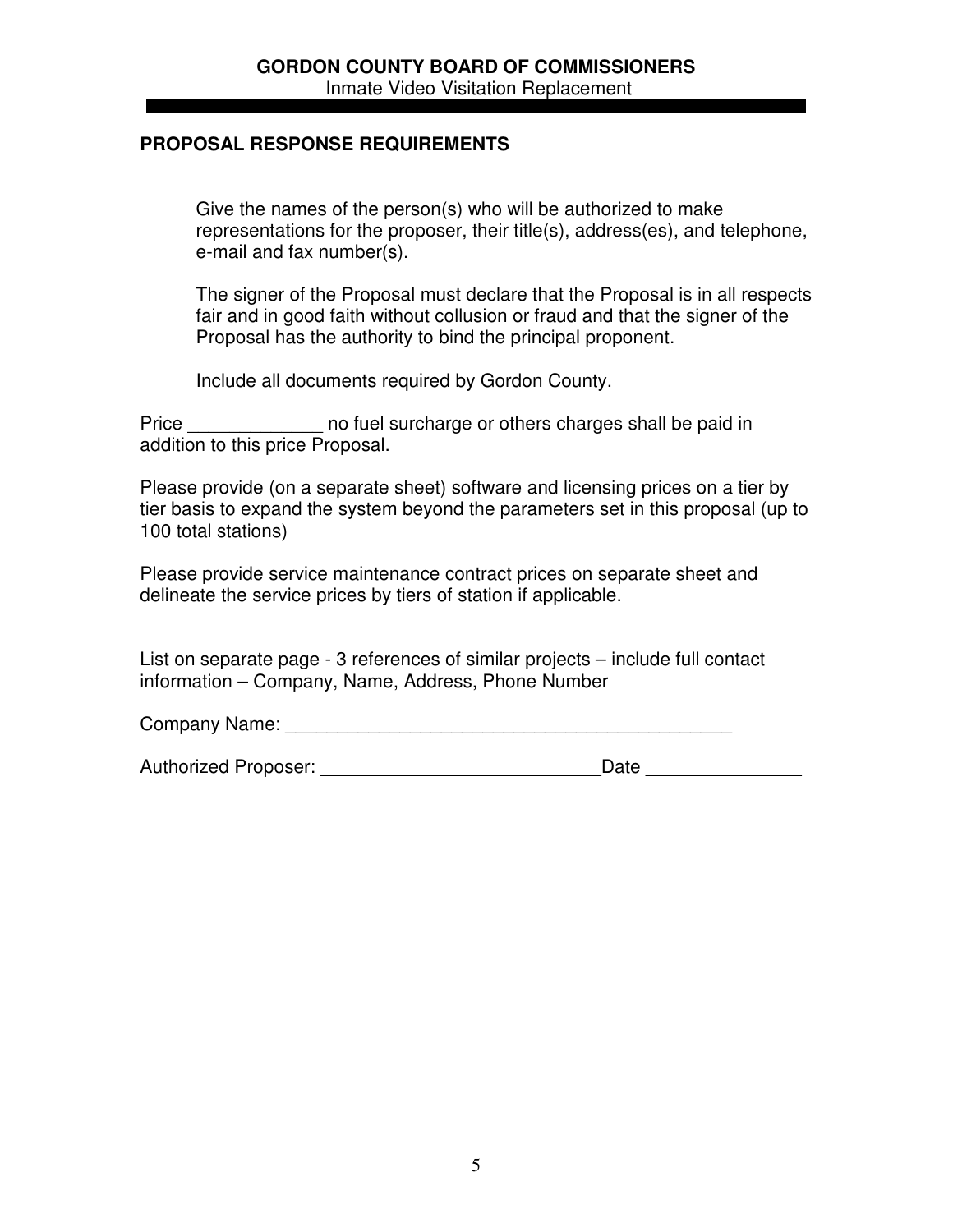List Deviation to this Proposal: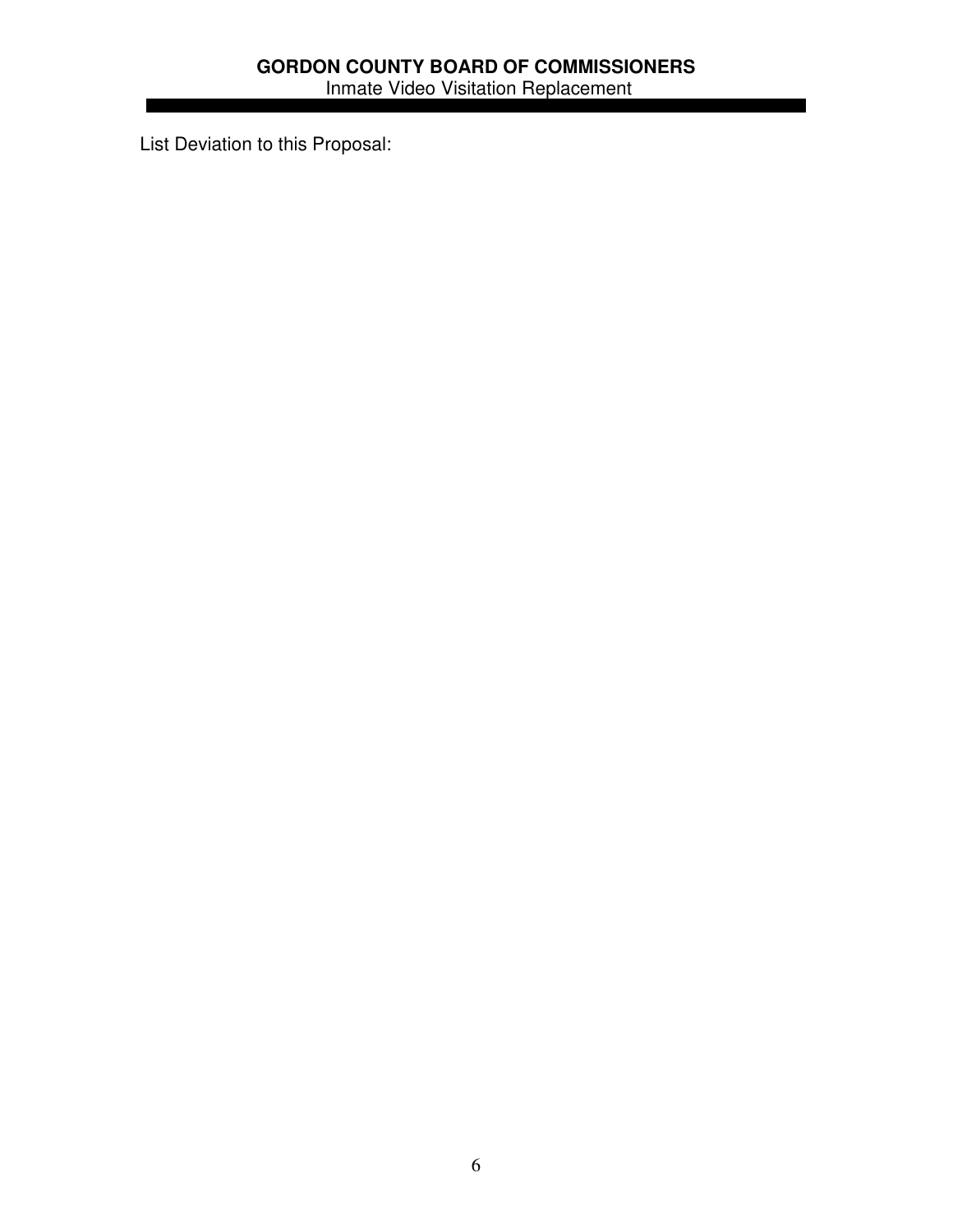## **Acceptance of Terms of this Agreement**

| Name of Proposer:                           |                                                        |  |
|---------------------------------------------|--------------------------------------------------------|--|
| <b>Contact Person:</b>                      |                                                        |  |
| Address:                                    |                                                        |  |
| City/State/Zip:                             |                                                        |  |
|                                             |                                                        |  |
|                                             |                                                        |  |
| Authorized Signature ______________________ | Title: The Contract of the Title                       |  |
| Name Printed: ___________________           | Date: $\frac{1}{\sqrt{1-\frac{1}{2}}\cdot\frac{1}{2}}$ |  |

It is agreed by the above signed proposer that the signature and submission of this proposal represents the proposer's acceptance of all terms, conditions, and requirements of the proposal specifications and, if awarded, the proposal will represent the agreement between the parties.

The proposer agrees that the cost of any work performed, materials furnished, services provided, or expenses incurred, which are not specifically delineated in the proposal documents, but which are incidental to the scope, intent, and completion of this contract, shall be deemed to have been included in the prices for the various items scheduled.

\_\_\_\_\_\_\_\_\_\_\_\_\_\_\_\_\_\_\_\_\_\_\_\_\_\_\_\_\_\_\_\_\_\_\_\_\_\_\_\_\_\_\_\_\_\_\_\_\_\_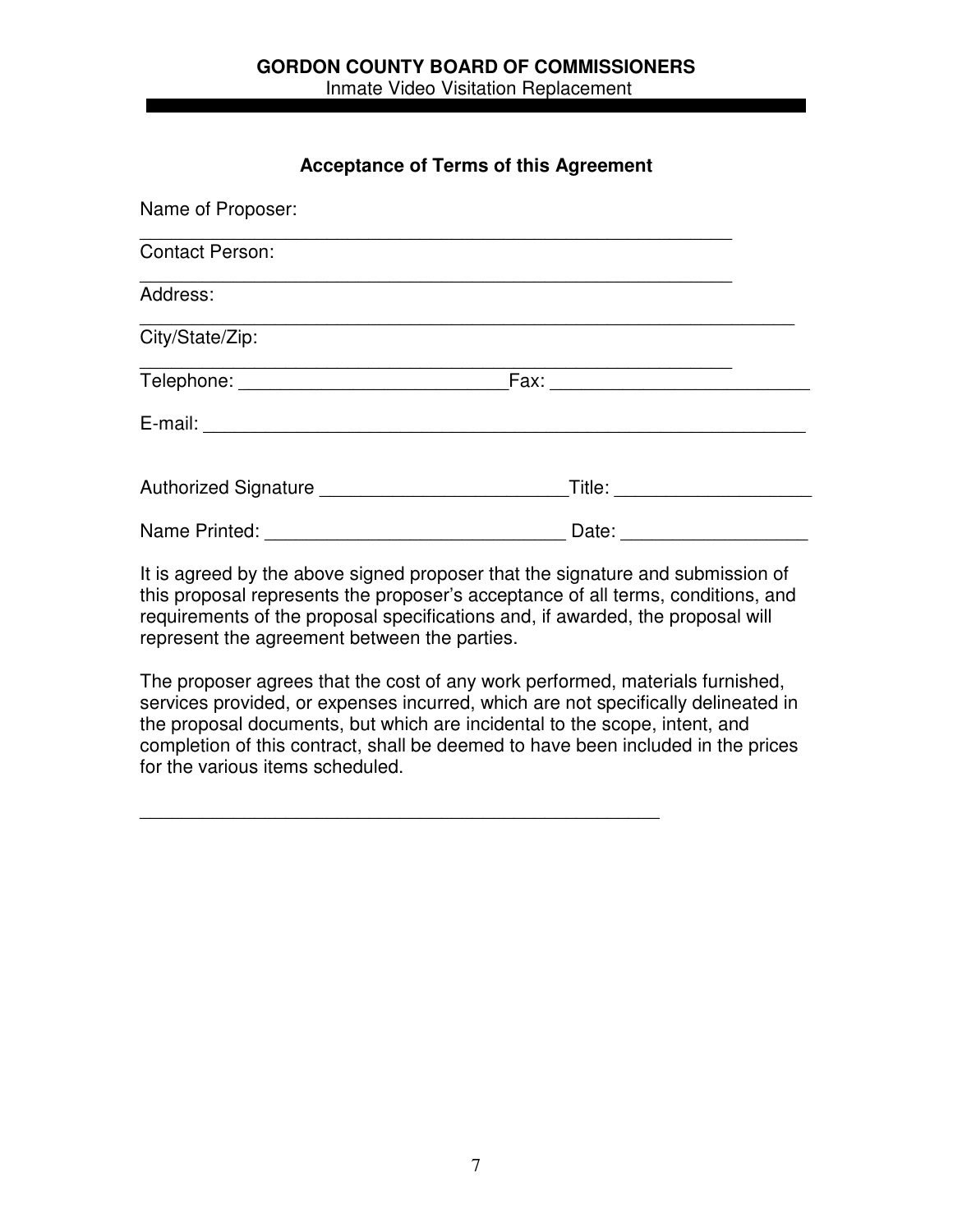## **GORDON COUNTY BOARD OF COMMISSIONERS**

Inmate Video Visitation Replacement

#### **GORDON COUNTY BOARD OF COMMISSIONERS**

#### **NON-COLLUSION AFFIDAVIT OF PRIME PROPOSER**

STATE OF GUNTY OF GOUNTY OF GOUNTS OF THE STATE OF  $\sim$ 

I \_\_\_\_\_\_\_\_\_\_\_\_\_\_\_\_\_\_\_\_\_\_\_\_, being first duly sworn, depose and say that;

He is \_\_\_\_\_\_\_\_\_\_\_\_\_\_\_\_\_\_\_\_\_\_\_\_\_\_of\_\_\_\_\_\_\_\_\_\_\_\_\_\_\_\_\_\_\_\_\_\_\_\_, the proposer that has

submitted the attached proposal;

He or she is fully informed respecting the preparation and contents of the attached proposal and of all pertinent circumstances respecting such proposal; Such proposal is genuine and is not a collusive or sham proposal; Neither the said proposer nor any of its officers, partners, owners, agents, representatives, employees, or parties in interest, including this affiant, has in any way colluded, conspired, connived, or agreed, directly or indirectly with any other proposer, firm or person to submit a collusive or sham proposal in connection with the contract for which the attached proposal has been submitted or to refrain from proposing in connection with such contract, or has in any manner, directly or indirectly, sought by agreement or collusion or communication or conference with any other proposer, firm or person to fix the price or prices in the attached proposal or of any other proposer, or to fix any overhead, profit, or cost element of the proposal price or the proposal price of any other proposer, or to secure through any collusion, conspiracy, connivance, or unlawful agreement any advantage against the Gordon County Board of Commissioners or any person interested in the proposed contract; and

The price or prices quoted in the attached proposal are fair and proper and are not tainted by any collusion, conspiracy, connivance, or unlawful agreement on the part of the proposer or any of its agents, representatives, owners, employees, or parties in interest, including this affiant.

| Subscribed and sworn to me this __________ day of ______________________________ | 20 |
|----------------------------------------------------------------------------------|----|
|                                                                                  |    |
|                                                                                  |    |
|                                                                                  |    |
| Commission Expires:                                                              |    |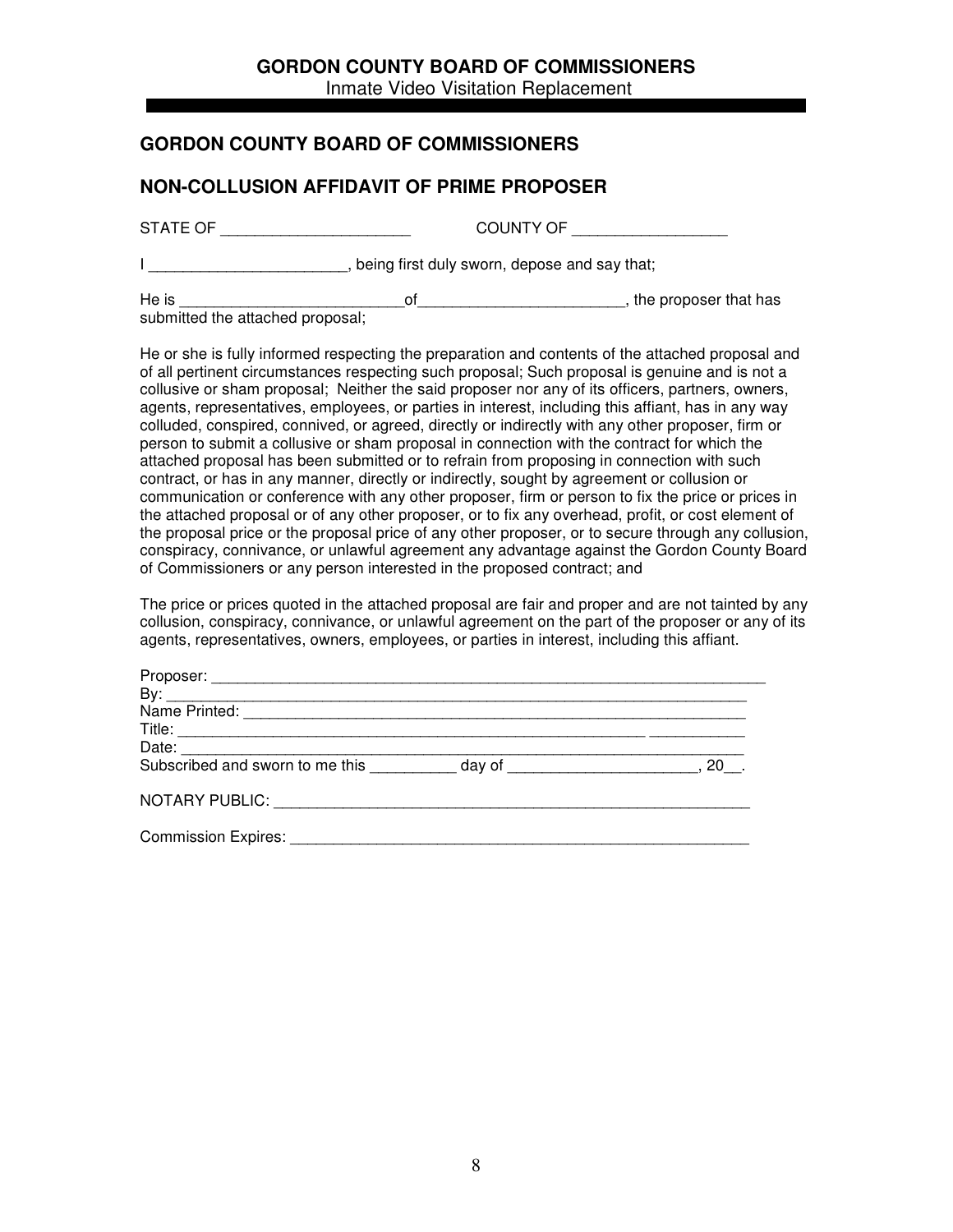## **GORDON COUNTY BOARD OF COMMISSIONERS**

#### **DRUG-FREE WORKPLACE CERTIFICATE**

By signature on this certificate, the contractor certifies that the provisions of O.C.G.A. Section 50-24-1 through 50-24-6 related to the "Drug-Free Workplace Act" have been complied with in full. The contractor further certifies that:

- 1. A drug-free workplace will be provided for the contractor's employees during the performance of the contract; and
- 2. Each contractor who hires a subcontractor to work in a drug-free workplace shall secure from that subcontractor the following written certification: "As part of the subcontracting agreement with (contractor's name), (subcontractor's name) certifies to the contractor that a drug-free workplace will be provided for the subcontractor's employees during the performance of this contract pursuant to O.C.G.A. Section 50-24-3(b)(7)."

By signature on this certificate, the contractor further certifies that it will not engage in the unlawful manufacture, sale, distribution, dispensation, possession, or use of a controlled substance or marijuana during the performance of this contract.

| Date: |  |
|-------|--|